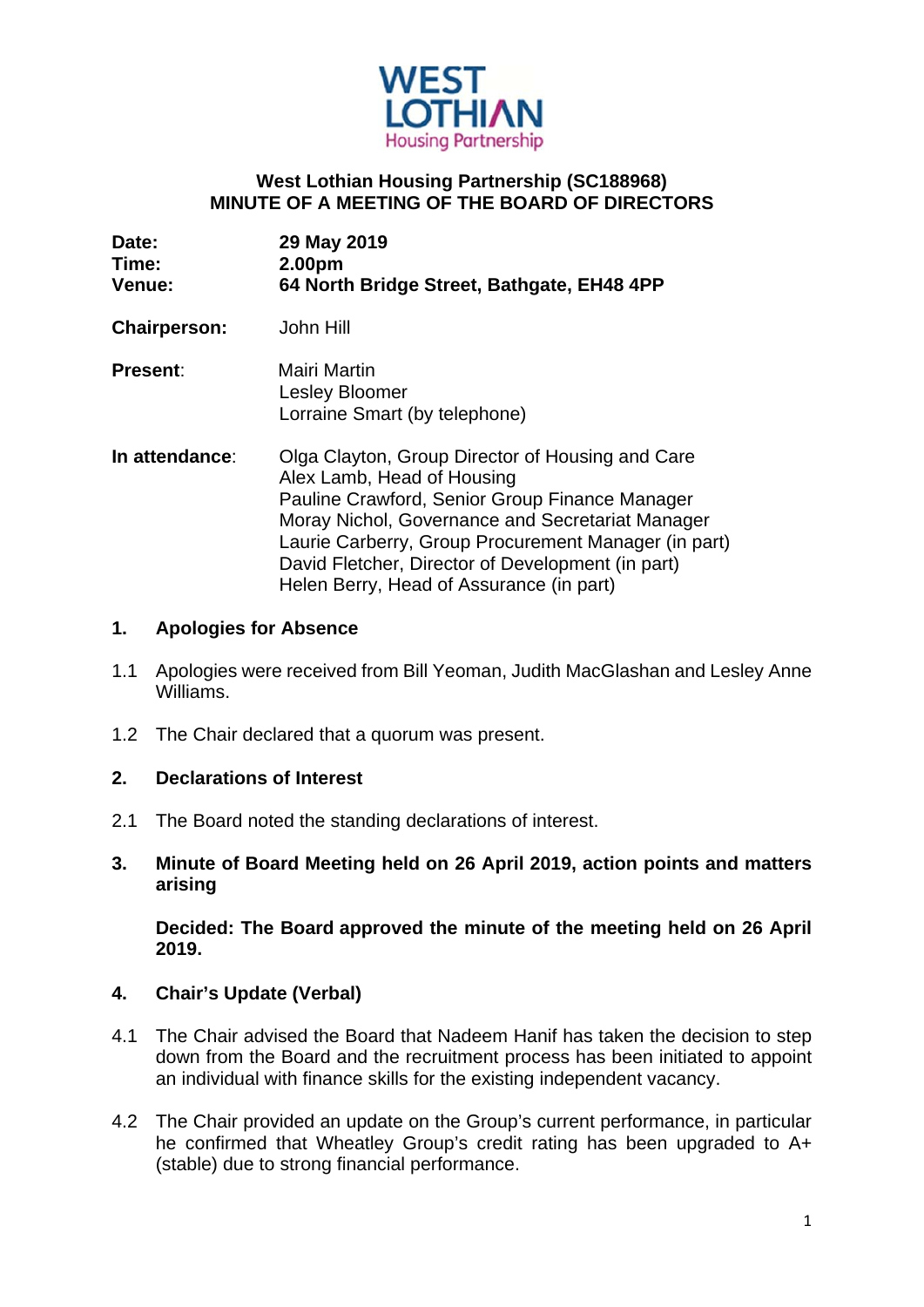# **5. Draft West Lothian Housing Partnership Strategy**

- 5.1 The Board received the draft 2020-25 strategy for West Lothian Housing Partnership Strategy which had been developed based on discussion at the Board strategy workshop held on 26 April 2019.
- 5.2 The Board reflected on the key themes of the draft strategy and highlighted in particular the need for a greater emphasis to be placed on the maintenance and efficiency of our current housing stock and our approach on the use of technology to help alleviate poverty, including challenges associated with accessing affordable broadband.

# **Decided: The Board:**

- **1) Noted the output reflecting the discussion at the WLHP workshop on 26 April 2019; and**
- **2) Considered the draft WLHP Strategy 2020-25.**

## **6. Potential transfer of stock from Barony to WLHP**

6.1 The Board received a report on the potential transfer of housing activities of Barony Housing Association in West Lothian to West Lothian Housing Partnership, subject to a ballot of tenants and, in particular, discussed the offer to be outlined to Barony tenants, opportunities associated with the transfer, our governance, regulatory and legal obligations and fit with our agreed strategic direction and considered our assessment of any potential risk to the quality of service and level of resources.

## **Decided: The Board agreed:**

- **1) The offer outlined to Barony tenants; and**
- **2) That the housing activities of Barony should, subject to a ballot of tenants, be transferred to West Lothian Housing Partnership (for properties in West Lothian).**

## **7a. Governance Update**

7a.1 The Board considered the report and noted in particular the work to revise the Group Standing Orders and membership policy.

With the agreement of the Chair, the Board considered a proposed amendment to the Association's loan agreements. The Chair declared an interest as a Board member of the parent, Wheatley Housing Group Limited, which is also a party to the transactions. It was noted that in relation to funding transactions the parent had approved that the Chair could participate in decision making on behalf of West Lothian Housing Partnership.

The Board noted the background to the proposed amendment being that the Association was a party, along with other RSLs in Wheatley Group, to certain loan agreements. The Board further noted that the purpose of the amendments to the loan agreements was to expand the definition of "permitted disposal" to (i) allow one of the other parties to the agreements to dispose of land to Glasgow City Council to facilitate a regeneration project and (ii) to provide that future land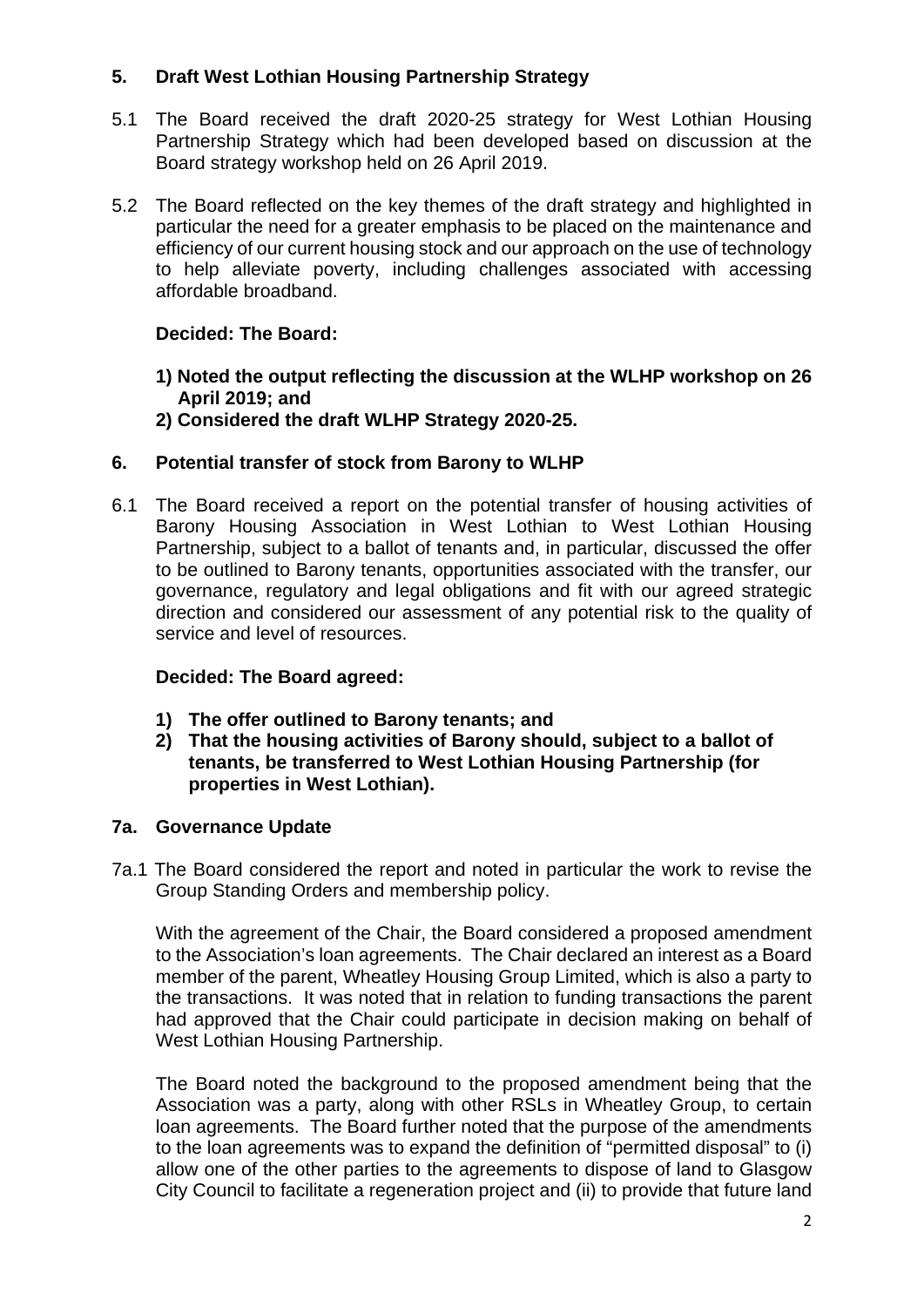disposals by the borrowers could proceed with the prior written consent from the funders.

# **Decided: The Board:**

- **1) Provided feedback on and approve the West Lothian Housing Partnership skills matrix;**
- **2) Consider, and if appropriate agree, the proposed changes to the Board composition;**
- **3) Approved the West Lothian Housing Partnership 3-year succession plan;**
- **4) Approved the changes to the Intra Group Agreement and delegate authority to any Board member to sign the Intra Group Agreement on behalf of the company;**
- **5) Delegated authority to the Head of Housing to agree the form of the services agreement schedule to the IGA on behalf of the Company;**
- **6) Approved the revised membership policy;**
- **7) Noted the revised Group Standing Orders, effective immediately;**
- **8) Implement the Group Board's decision to appoint Stephen Wright, Deputy Group Company Secretary, as authorised to perform the duties of the Company Secretary, effective immediately; and**
- **9) Delegated authority to any Board member, the Group Director of Finance or the Secretary to agree and execute the loan agreement amendment letters on behalf of the Association.**

## **7b. Development Governance and 5-year Development Programme**

- 7b.1 The Board received a report on the key outcomes of the Group Board development strategy workshop, the proposed new approach to development governance and the proposed 5-year development programme.
- 7b.2 The Board discussed emerging growth areas, the proposed strategic footprint for future development, the development appraisal criteria and the development programme authorising framework.

## **Decided: The Board:**

- **1) Agreed that our development footprint is West Lothian;**
- **2) Agreed the revised approach to development governance, including individual project appraisals being remitted to the Group Development Committee;**
- **3) Approved the 5-year development programme, which will be reviewed annually and presented to the Board, in conjunction with the business plan; and**
- **4) Noted the Group Development Committee Terms of Reference.**

## **8. New Build Performance Dashboard**

8.1 The Board received an overview of new build programme performance and in particular discussed progress with the Jarvey Street project in Bathgate, including expected timescales for handover, the level of engagement with the developer and recommendations to support the completion of the project.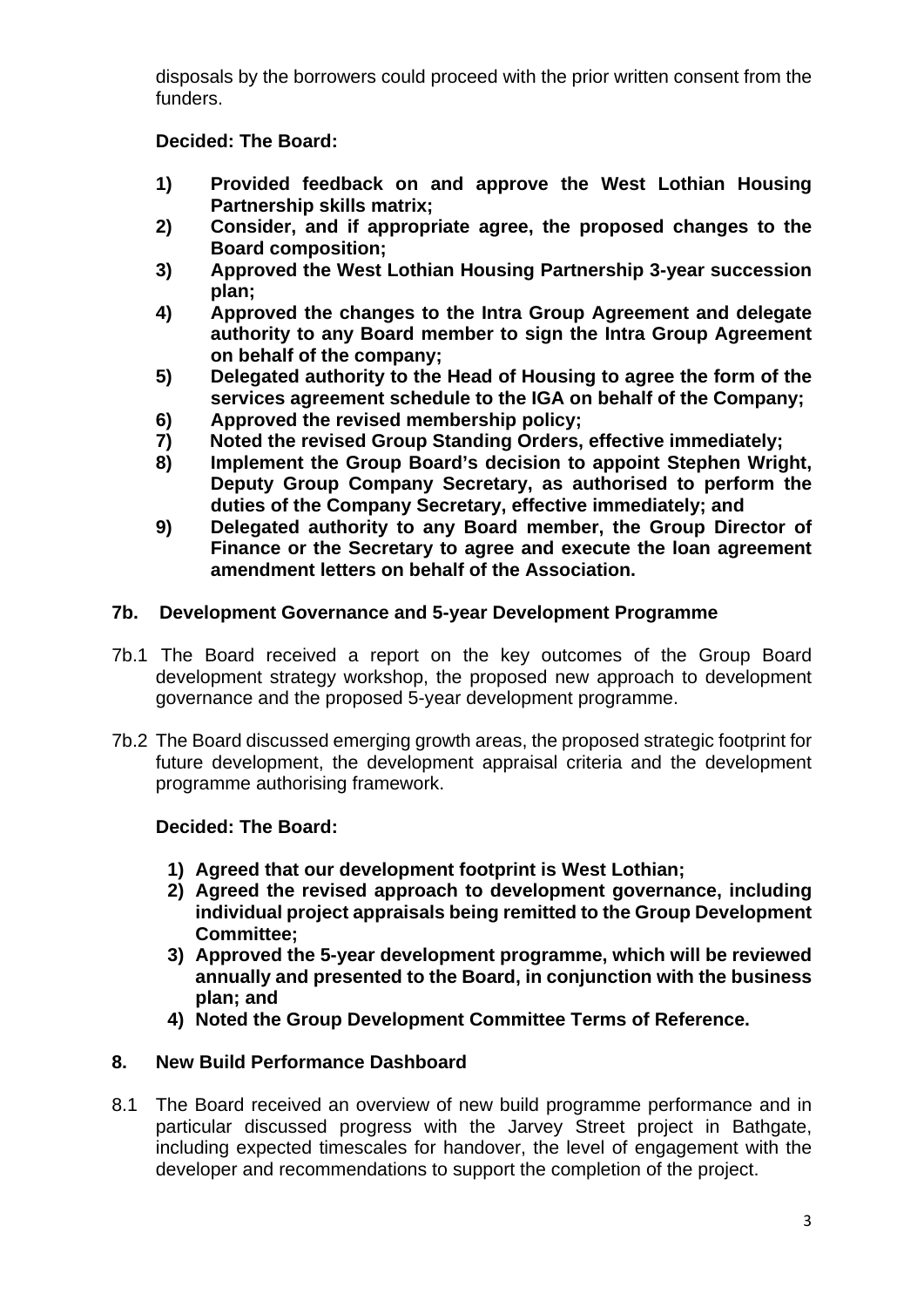**Decided: The Board:** 

- **1) Noted the contents of the report;**
- **2) Approved an additional construction cost of £140,000 to Albany Street Developments Limited for the Jarvey Street, new build project, bringing the contract cost for this project to £3,739,955; and**
- **3) Ratified the amended Almondvale contract sum with Cruden of £15,798,000.**

### **9. Customer Savings Portal - MySavings**

9.1 The Board received a presentation on the new MySavings portal, developed to allow our tenants access to savings on a wide range of household expenditure.

### **Decided: The Board:**

### **1) The Board noted the development of MySavings.**

### **10. Wheatley Foundation update (Presentation)**

10.1 The Board received an overview of Wheatley Foundation's role, charitable purpose and priorities. The Board discussed the Foundation's highlights during 2018/19 and welcomed the continued work of the Foundation and the benefits it is delivering for WLHP tenants and service users.

#### **11a. West Lothian Housing Partnership Delivery Plan 2019/20; Annual Return on the Charter and year end results 2018/19**

- 11a.1 The Board received the Annual Return on the Charter for the year and it was confirmed we have delivered our strategic target of 80% of indicators being top quartile.
- 11a.2The Board welcomed the very strong performance results and discussed the challenge of maintaining such strong performance levels.

### **Decided: The Board:**

- **1) Approved the draft Charter results and note the robustness of the assurance approach deployed***;*
- **2) Noted the detail of activity involved in performance results achieved;**
- **3) Delegated authority to the Group Director of Housing and Care to sign off any non-material changes to the results which may be required prior to submission;**
- **4) Delegated authority to the Group Director of Housing and Care to sign off the Charter and EESSH submissions on behalf of the Governing Body; and**
- **5) Approved the targets and projects contained within the 2019/20 Delivery Plan.**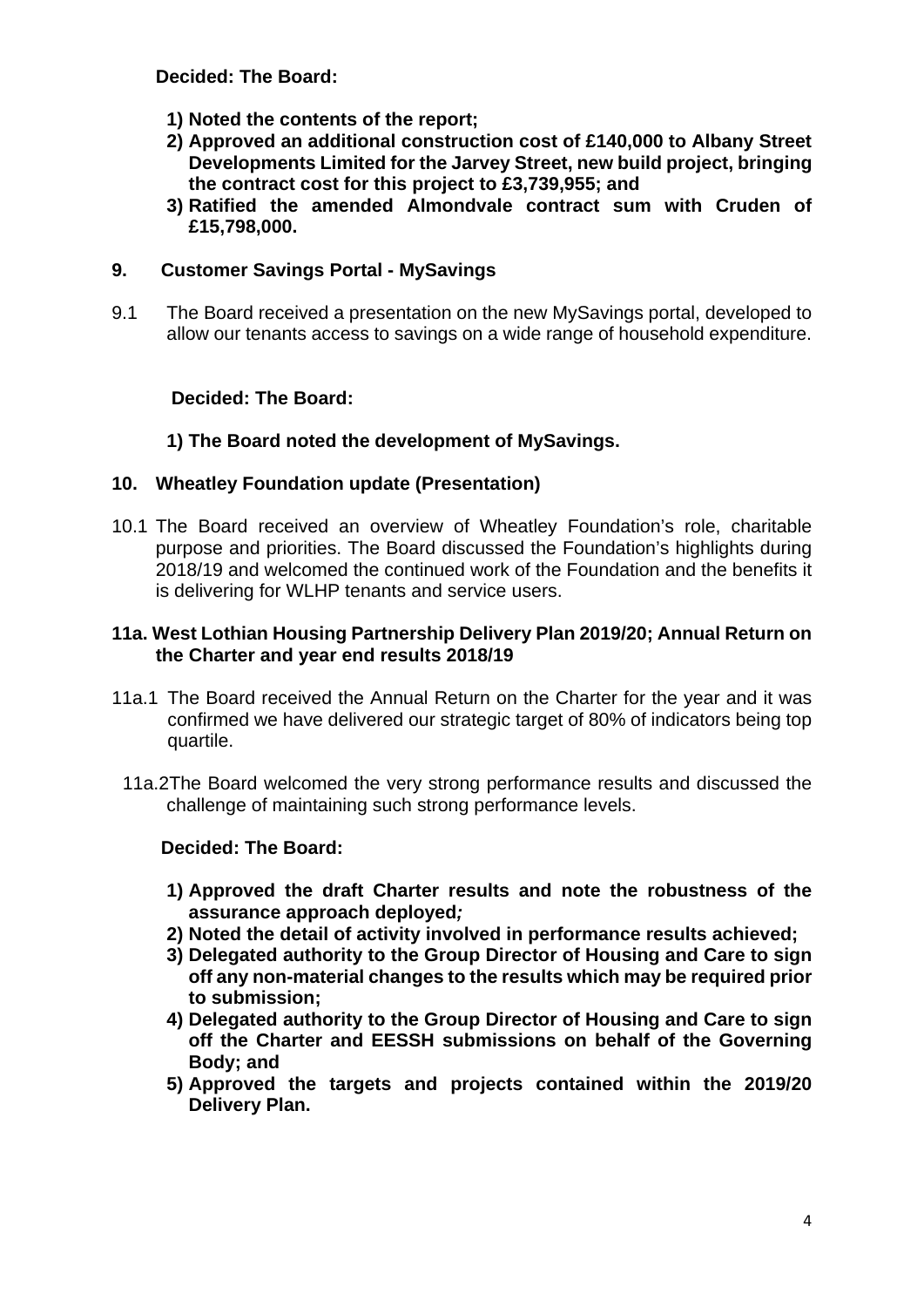### **11b. Complaint Handling and Performance 2018/19**

- 11b.1 The Board were updated on complaints handling performance for the year, the analysis of our complaints and the lessons learned identified from the analysis which will support future improvement.
	- 11b.2The Board discussed the complaints data and the links between our complaints and tenant satisfaction levels and the need to consider the analysis within this context.

#### **Decided: The Board:**

**1) The Board noted complaints performance during 2018/19, the work undertaken to learn from the complaints we receive and ensure compliance with our Complaint Handling Procedures.** 

#### **12. Universal Credit & Welfare Reform Update**

- 12.1 The Board received a detailed update on Universal Credit and Welfare Reform and the implications for our tenants and service users.
- 12.2 The Board discussed the further change to the process for tenants advising of rent increases, the risk associated with Universal Credit for the Group and wider sector and how we maintain a clear focus on the impact on rent arrears.

#### **Decided: The Board:**

- **1) Noted the update on UC and welfare reform; and**
- **2) Noted the range of mitigations in place to manage the impact of Welfare Reform on our customers, communities and business.**

### **13. 5 Year financial projection, Year End Finance Report and Regulatory Returns**

13.1 The Board were provided with an update on financial performance for the year to date and discussed our level of bad debts, financial performance and the regulatory returns.

#### **Decided: The Board:**

- **1) Noted the management accounts for the period to 30 April 2019;**
- **2) Approved the summary sheet and accompanying financial data and projections and authorise these to be submitted to the Scottish Housing Regulator and delegate authority to the Group Director of Finance to undertake any factual data updates required to the data in advance of the submission; and**
- **3) Approved the loan portfolio submission and authorised this to be submitted to the Scottish Housing Regulator and delegated to the Group Director of Finance authority to approve any factual data updates required to the data in advance of the submission.**